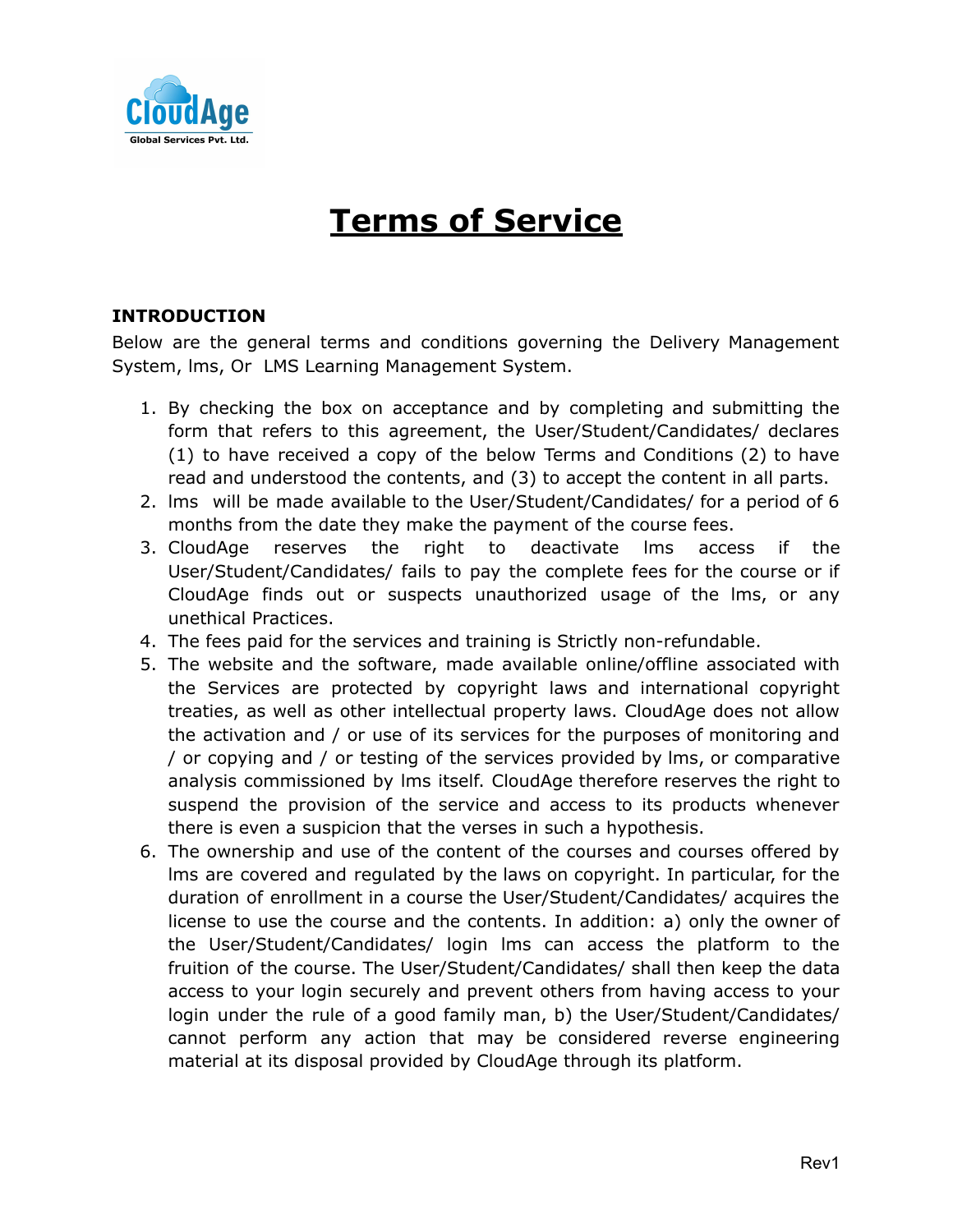

- 7. CloudAge may modify and / or update its T & C from time to time without notice or acceptance by the User/Student/Candidates/. In the case of contracts providing for automatic renewal, those changes will take effect only from the first tacit renewal following the changes made in time to allow the User/Student/Candidates the notice within contractual time limits.
- 8. For their part, the User/Student/Candidates/ undertakes to verify the existence of any changes to the T & Cs in time to possibly terminate it under the terms stated in the contract.

## **DEFINITIONS**

- 1. T & C: Terms and conditions of the services provided by CloudAge to the User/Student/Candidates.
- 2. User/Student/Candidates: the person contracting services of CloudAge for its SaaS lms - lms.
- 3. SaaS: Software As A Service is a model of distribution of software applications based on client-server technology and entirely web-based, or that does not require, beyond 'of an internet connection and a web browser', the installation of any additional software or hardware component, for the purposes of the application of the implicit function "SaaS".
- 4. Service: means CloudAge products and / or services ordered by the User/Student/Candidates through the activation of a lms or through a dedicated order.

#### **REGISTRATION**

- 1. In order to use the Services, the User/Student/Candidates must obtain a valid lms account, which can be obtained by registering on the website www.cloudage.co.in/lms by filling in the registration form and providing all the required information, including a valid e-mail address.
- 2. Users are responsible for maintaining the confidentiality of account login information (username / password), and are fully responsible for all activities performed on their account.
- 3. The user agrees to: (a) provide true, accurate, current and complete information about yourself as prompted by the registration form to the Services, and (b) maintain and promptly update the Registration Data to keep the information true, accurate, current and complete, (c) immediately inform CloudAge of any unauthorized use of your account or any other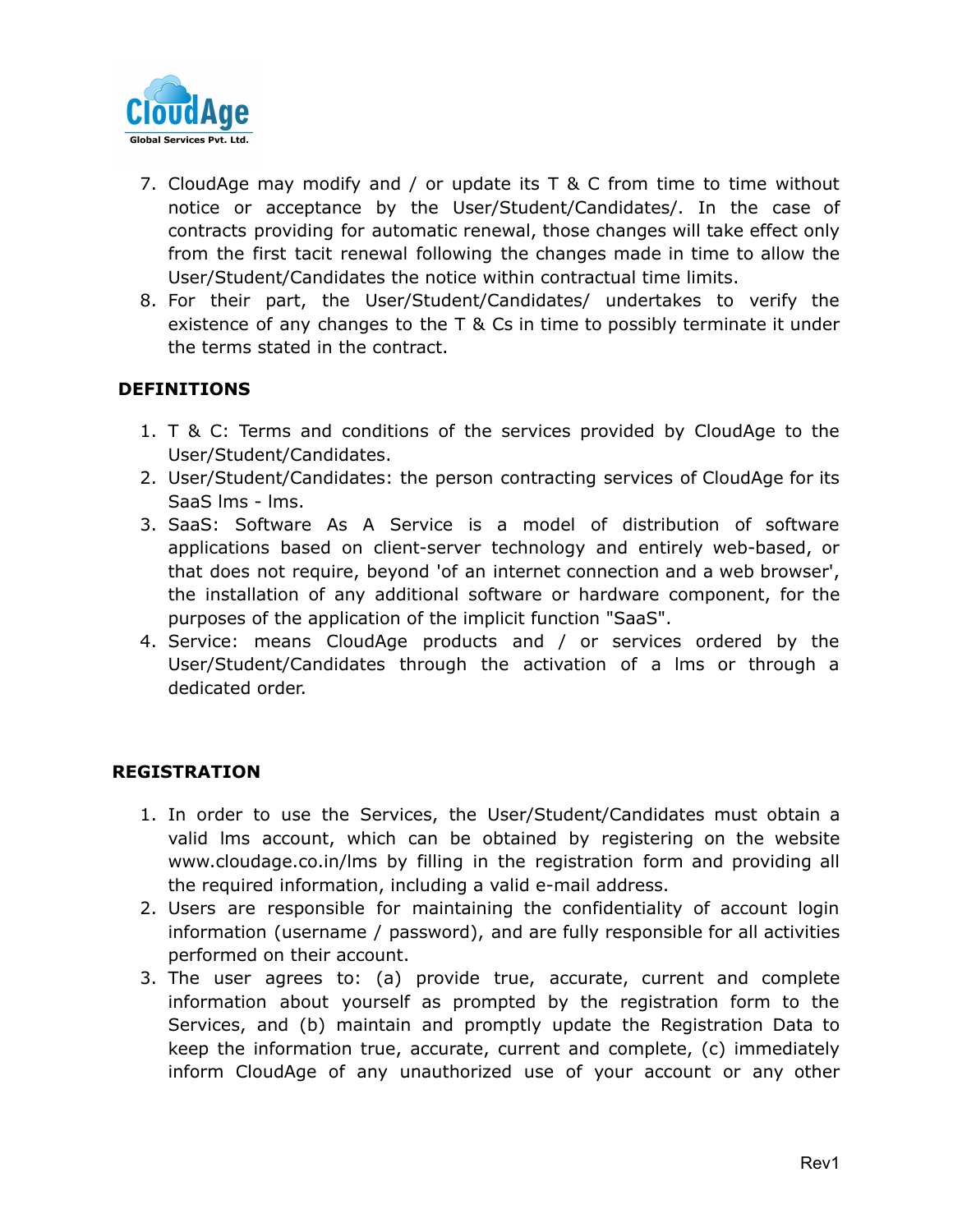

breach of security, and (d) exit from your account at the end of each work session.

- 4. CloudAge undertakes no obligation to verify the data provided by the User/Student/Candidates. However, if CloudAge FINDS or even just suspects that the above information is untrue, inaccurate, not current or incomplete, CloudAge may suspend or terminate your account and refuse any and all current or future use of the Services (or any part of them).
- 5. CloudAge cannot and will not be liable for any loss or damage arising from your failure to comply with this section.

## **DATA PROTECTION & PRIVACY**

- 1. CloudAge does not access the User/Student/Candidates Data, except to the extent required for the proper delivery of services purchased, including actions to prevent technical problems (on request, for example, concomitantly with issues related to technical support).
- 2. CloudAge is committed to protecting your privacy and earning your trust. CloudAge does not sell, trade, or rent your personal information to others. This policy discloses the privacy practices for CloudAge and its affiliated websites.

## **Biometric Information Terms of Service**

Face Verification...

Important: Read Carefully. By accessing or using CloudAge proprietary software program (the "Service"), the individual or entity accessing the Service, hereinafter referred to herein as "You" and "Your") agree to be bound by these terms of Service (the "Terms"). If You do not agree to these Terms, You must not access or use the Service.

CloudAge is pleased to offer You access to, and participation in, the Service. You understand and acknowledge that use of the Service may include the collection of biometric identifiers and biometric information (defined below) from You and possibly other third parties. In accordance with Your use of the Service and in consideration for providing You with access and use of the Service, You hereby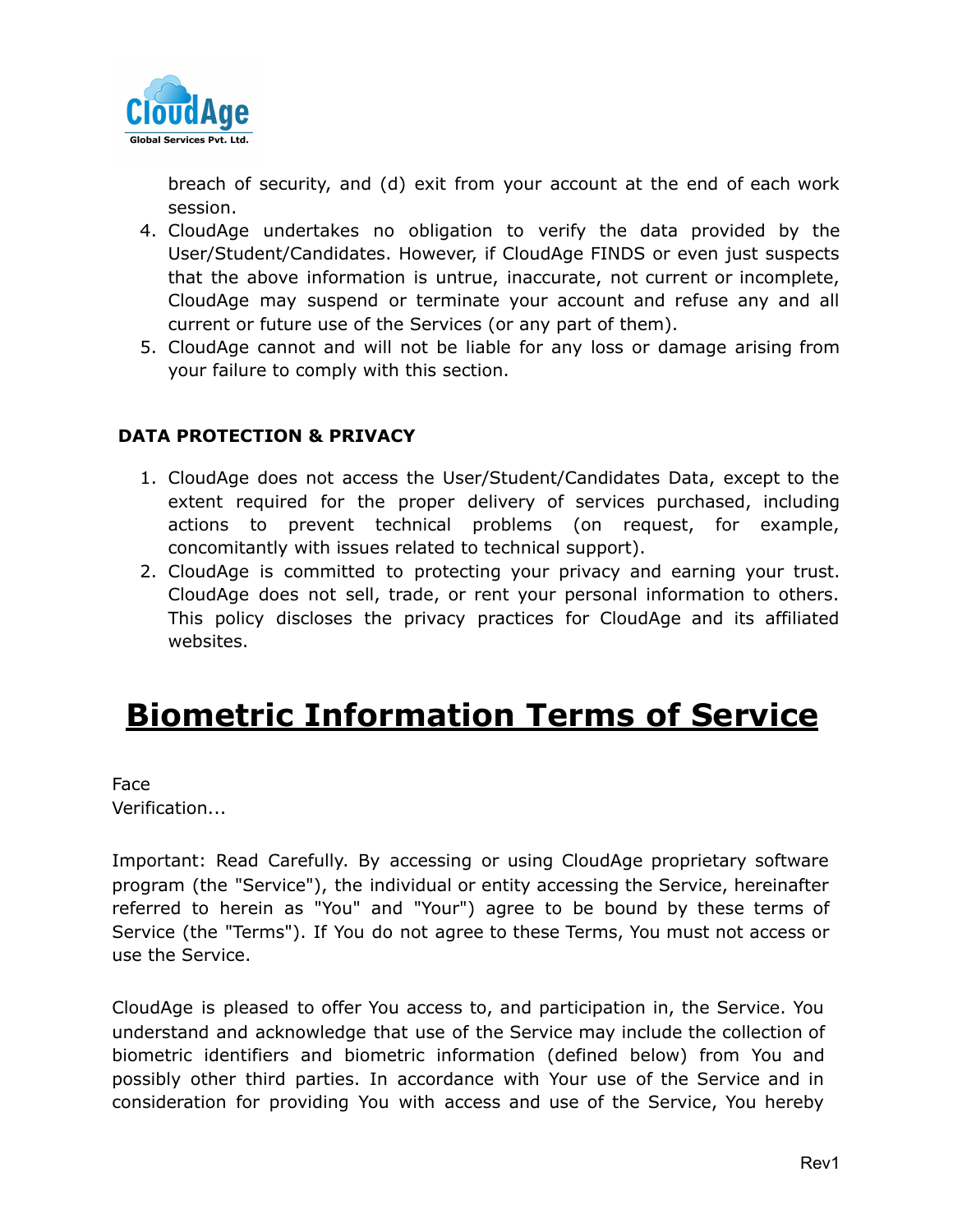

understand and agree to the Terms specified herein.

Biometric Data As used herein, "biometric identifier" means a retina or iris scan, fingerprint, voiceprint, or scan of hand or face geometry. Biometric identifiers do not include writing samples, written signatures, photographs, human biological samples used for valid scientific testing or screening, demographic data, tattoo descriptions, or physical descriptions such as height, weight, hair color, or eye color. Biometric identifiers do not include information captured from a patient in a health care setting or information collected, used, or stored for health care treatment, payment, or operations under the federal Health Insurance Portability and Accountability Act of 1996.

"Biometric information" means any information, regardless of how it is captured, converted, stored, or shared, based on an individual's biometric identifier used to identify an individual. Biometric information does not include information derived from items or procedures excluded under the definition of biometric identifiers.

Biometric identifiers and biometric information shall be collectively referred to herein as "Biometric Data."

Purpose for Collection of Biometric Data CloudAge collects, stores, and uses Biometric Data solely for the purpose of authenticating account access and usage.

Retention of Biometric Data CloudAge shall retain Your Biometric Data only until, and shall request that its users permanently destroy such Biometric Data upon the earlier of the following (the "Retention Schedule"):

The Purpose has been satisfied; or Within 30 days from deactivation of the user the Biometric Data belongs to. Disclosure to Third Parties CloudAge shall not disclose or disseminate any Biometric Data collected from You through the Service to any third party (other than its users in accordance with the Purpose) without first obtaining written consent from You.

Data Storage CloudAge shall use a reasonable standard of care to store, transmit and protect from disclosure any paper or electronic Biometric Data collected through the Service. Such storage, transmission, and protection from disclosure shall be performed in a manner that is the same as or more protective than the manner in which CloudAge stores, transmits, and protects from disclosure other